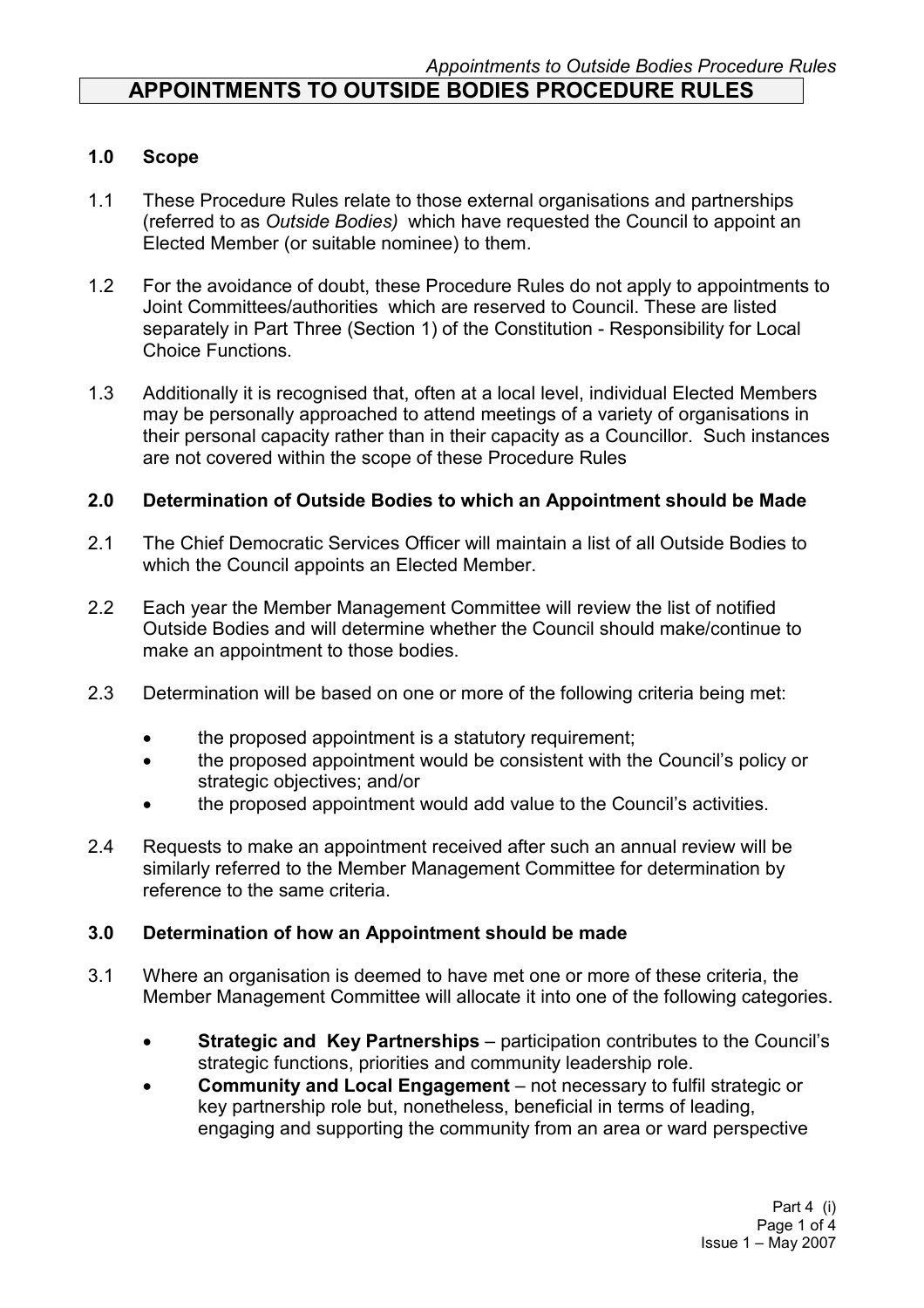- 3.2 Where an Outside Body has been categorised as Strategic and Key Partnership, appointment to it will be made by the Member Management Committee.
- 3.3 Where an Outside Body has been categorised as Community and Local Engagement, appointment to it will be made by the appropriate Area Committee.
- 3.4 Where it is not clear as to which particular Area Committee should make an appointment, the Member Management Committee will refer the request to the relevant Area Committee Chairs who will determine which is the appropriate Area Committee to make the appointment. This will be reported to the next meeting of the Area Committee.

# 4.0 The Appointment Procedure

### Strategic and Key Partnerships

- 4.1 The Member Management Committee will first consider whether it is appropriate for an appointment to be of a specific office holder<sup>1</sup> either by reference to the constitution of the outside body concerned or in the light of any other circumstances as determined by the Member Management Committee. Such appointments will then be offered on this basis.
- 4.2 Nominations will then be sought for the remaining places. The Member Management Committee should have regard to a Member's current interests prior to making any appointment. The Member Management Committee will have regard to the principle of securing an overall allocation of places which reflects the proportion of Members from each Political Group on the Council as a whole.
- 4.3 All appointments are subject to annual change unless otherwise stated in the constitution of the external organisation. Each appointment (including in-year replacements) runs for the municipal year, ending at the next Annual Council Meeting.
- 4.4 Elected Members<sup>2</sup> will fill all available appointments but it is recognised that Party Groups may not wish to take up vacancies which are made available to them. In such circumstances vacancies will be notified to the Member Management Committee and agreement sought as to whether the vacancy will be filled
- 4.5 A vacancy occurring during the municipal year will normally be referred to the Member Management Committee for an appointment to be made, having regard to the principles as described above.
- 4.6 The Director of Legal and Democratic Services will have Delegated authority to make an appointment in the following circumstances:

 $\overline{a}$  $1$  For example it may be considered necessary or otherwise appropriate to appoint a specific Executive Board Member

 $2$  Section 249 Local Government Act 1972 states that Aldermen and Honorary Freemen may attend and take part in civic ceremonies but do not have the right to attend Council/committee meetings or receive any allowances or payments under a Members Allowance Scheme. This establishes the principle that such persons should not to be treated as Councillors, and therefore cannot be appointed to outside bodies in place of a Councillor if the request from an organisation is for a Councillor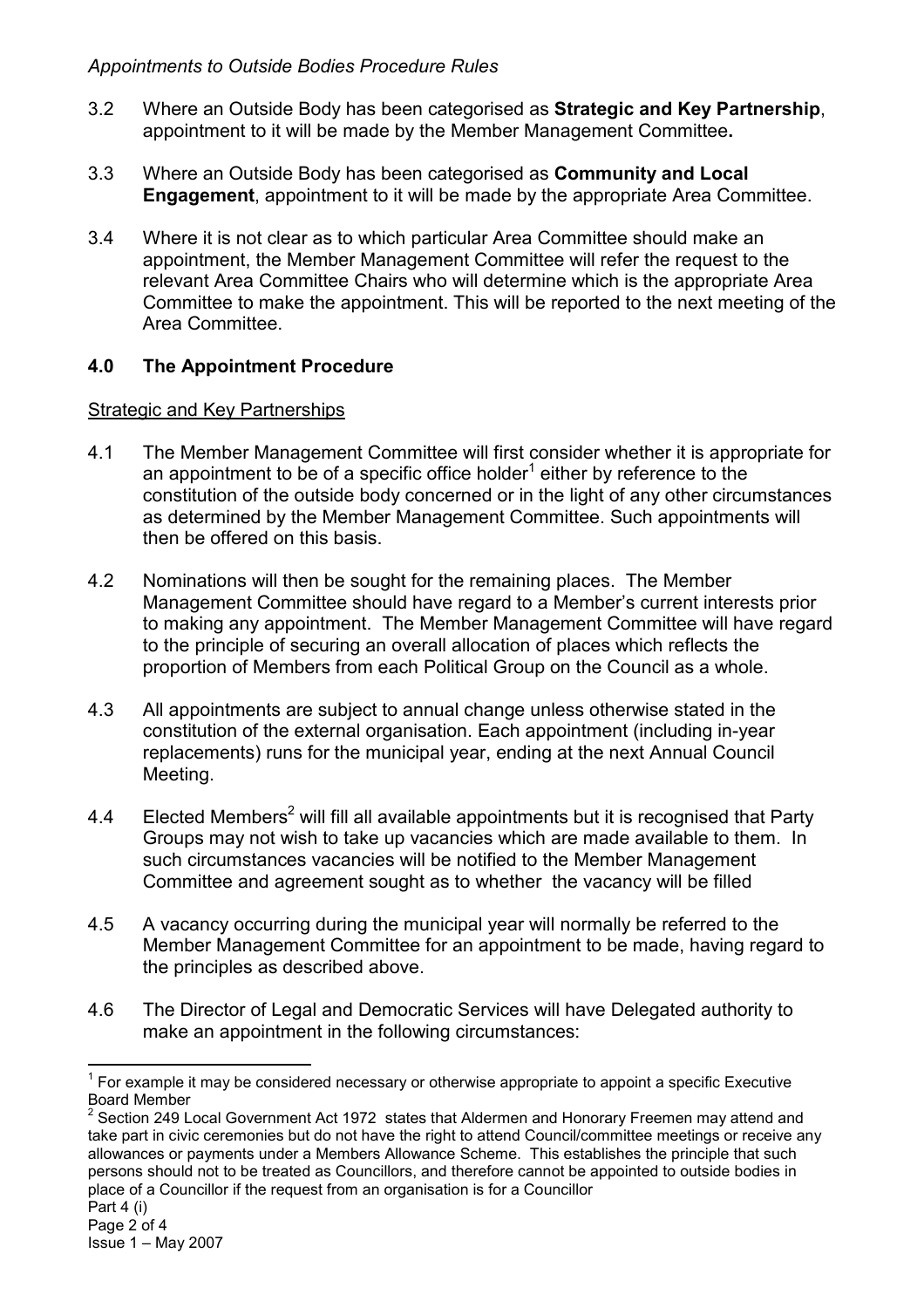- (i) where an appointment has been agreed by the Member Management Committee as a Whips nominee and the appropriate group Whip subsequently submits a nomination:
- (ii) where a group Whip wishes to replace a Member previously approved by the Member Management Committee with another Member of the same group; and/or
- (iii) where an organisation requires an appointment prior to the next meeting of the Member Management Committee, subject to this appointment being agreed by all Members of the Member Management Committee.

That any instances of this delegation being used be reported to the next meeting of the Member Management Committee

### Community and Local Partnerships

- 4.7 The Area Committee will first consider whether it is appropriate for an appointment to be of a specific office holder<sup>3</sup> either by reference to the constitution of the outside body concerned or in the light of any other circumstances as determined by the Area Committee. Such appointments will then be offered on this basis.
- 4.8 Nominations will then be sought for the remaining places, having regard to trying to secure an overall allocation of places which reflects the proportion of Members from each Political Group on the area as a whole.
- 4.9 Elected Members<sup>4</sup> will fill all available appointments but it is recognised that Party Groups may not wish to take up vacancies which are made available to them. In such circumstances vacancies will be notified to the Area Committee and agreement sought as to whether the vacancy will be filled.
- 4.10 All appointments are subject to annual change unless otherwise stated in the constitution of the external organisation. Each appointment (including in-year replacements) runs for the municipal year, ending at the next Annual Council Meeting.
- 4.11 A vacancy occurring during the municipal year will normally be referred to the Area Committee for an appointment to be made, having regard to the principles as described above.
- 4.12 Area Management Committees may review the list of organisations to which they are asked to make appointments at any time and make recommendations to the Member Management Committee.

 3 For example it may be considered necessary or otherwise appropriate to appoint a specific Ward Member 4 Section 249 Local Government Act 1972 states that Aldermen and Honorary Freemen may attend and take part in civic ceremonies but do not have the right to attend Council/committee meetings or receive any allowances or payments under a Members Allowance Scheme. This establishes the principle that such persons should not to be treated as Councillors, and therefore cannot be appointed to outside bodies in place of a Councillor if the request from an organisation is for a Councillor